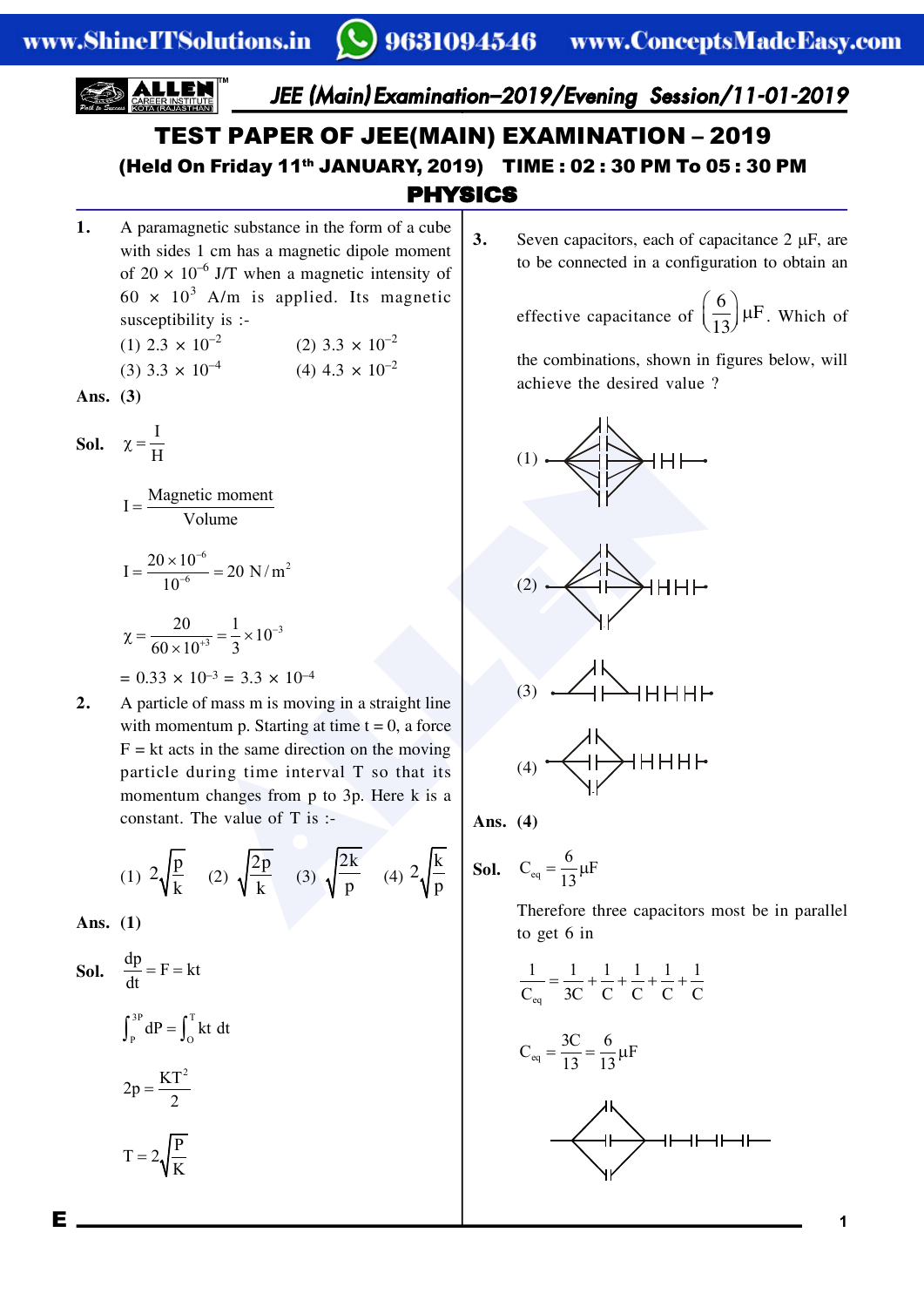#### $\bigcirc$  9631094546 www.ConceptsMadeEasy.com

|                    | JEE (Main) Examination-2019/Evening Session/11-01-2019                                                                                                                                                                                                                                                                                                                                                                                      |                          |                                                                                                                                                                                                                                                                                  |                                                                                                                                                                                                                                                                       |
|--------------------|---------------------------------------------------------------------------------------------------------------------------------------------------------------------------------------------------------------------------------------------------------------------------------------------------------------------------------------------------------------------------------------------------------------------------------------------|--------------------------|----------------------------------------------------------------------------------------------------------------------------------------------------------------------------------------------------------------------------------------------------------------------------------|-----------------------------------------------------------------------------------------------------------------------------------------------------------------------------------------------------------------------------------------------------------------------|
| 4.                 | An electric field of 1000 V/m is applied to an<br>electric dipole at angle of 45°. The value of<br>electric dipole moment is $10^{-29}$ C.m. What is<br>the potential energy of the electric dipole ?<br>$(1) - 9 \times 10^{-20}$ J<br>$(2) - 7 \times 10^{-27}$ J<br>$(3) - 10 \times 10^{-29}$ J<br>$(4) - 20 \times 10^{-18}$ J                                                                                                         | Ans. $(2)$               | $(1) 270$ °C<br>$(3) 250^{\circ}$ C<br><b>Sol.</b> $\Delta \ell_1 = \Delta \ell_2$<br>$\ell \alpha_1 \Delta T_1 = \ell \alpha_2 \Delta T_2$<br>$\frac{\alpha_1}{\cdots} = \frac{\Delta T_1}{\Delta T_2}$                                                                         | $(2) 230^{\circ}$ C<br>$(4) 200^{\circ}C$                                                                                                                                                                                                                             |
| Ans. $(2)$<br>Sol. | $U = -\vec{P} \cdot \vec{E}$<br>$=-PE \cos \theta$<br>$= -(10^{-29}) (10^3) \cos 45^\circ$<br>$=$ $-$ 0.707 $\times$ 10 <sup>-26</sup> J<br>$=-7 \times 10^{-27}$ J.                                                                                                                                                                                                                                                                        |                          | $\alpha_2$ $\Delta T_2$<br>$\frac{4}{3} = \frac{T - 30}{180 - 30}$<br>$T = 230^{\circ}$ C                                                                                                                                                                                        |                                                                                                                                                                                                                                                                       |
| 5.                 | A simple pendulum of length 1 m is oscillating<br>with an angular frequency 10 rad/s. The<br>support of the pendulum starts oscillating up<br>and down with a small angular frequency of<br>1 rad/s and an amplitude of $10^{-2}$ m. The relative<br>change in the angular frequency of the<br>pendulum is best given by :-<br>$(1) 10^{-3}$ rad/s<br>$(2) 10^{-1}$ rad/s<br>$(3)$ 1 rad/s<br>(4) $10^{-5}$ rad/s                           | 7.<br>Ans. $(4)$<br>Sol. | $is$ :<br>$(1)$ 09<br>(3) 04<br>For diffraction                                                                                                                                                                                                                                  | In a double-slit experiment, green light<br>$(5303 \text{ Å})$ falls on a double slit having a<br>separation of 19.44 um and a width of<br>$4.05 \mu m$ . The number of bright fringes between<br>the first and the second diffraction minima<br>$(2)$ 10<br>$(4)$ 05 |
| Ans. $(1)$         | Sol. Angular frequency of pendulum<br>$\omega = \sqrt{\frac{g_{\text{eff}}}{g}}$<br>$\therefore \quad \frac{\Delta \omega}{\omega} = \frac{1}{2} \frac{\Delta g_{\text{eff}}}{g_{\text{eff}}}$<br>$\Delta\omega = \frac{1}{2} \frac{\Delta g}{g} \times \omega$<br>[ $\omega$ <sub>s</sub> = angular frequency of support]<br>$\Delta\omega = \frac{1}{2} \times \frac{2A\omega_s^2}{100} \times 100$<br>$\Delta \omega = 10^{-3}$ rad/sec. |                          | location of 1 <sup>st</sup> minime<br>$y_1 = \frac{D\lambda}{a} = 0.2469 D\lambda$<br>location of 2 <sup>nd</sup> minima<br>$y_2 = \frac{2D\lambda}{a} = 0.4938D\lambda$<br>Now for interference<br>Path difference at P.<br>$\frac{dy}{D} = 4.8\lambda$<br>path difference at Q | $()$ $\dashv$                                                                                                                                                                                                                                                         |
| 6.                 | Two rods A and B of identical dimensions are<br>at temperature 30 $^{\circ}$ C. If A is heated upto 180 $^{\circ}$ C<br>and B upto $T^{\circ}C$ , then the new lengths are the<br>same. If the ratio of the coefficients of linear<br>expansion of A and B is $4:3$ , then the value<br>$\alpha$ f T ic.                                                                                                                                    |                          | $\frac{dy}{D} = 9.6 \lambda$<br>So orders of maxima in between P & Q is<br>5, 6, 7, 8, 9                                                                                                                                                                                         | So 5 bright fringes all present between $P \& Q$ .                                                                                                                                                                                                                    |

- **Sol.**  $U = -\vec{P} \cdot \vec{E}$  $=-PE$  $= -(10^{-10})$  $= -0.7$  $=-7 \times$
- **5.** A simple  $p$ with an a support of and down 1 rad/s and change in pendulum
	- $(1) 10^{-3}$  ra
	- $(2)$  10<sup>-1</sup> ra
	- (3) 1 rad/s
	- (4)  $10^{-5}$  ra

$$
\Delta \omega = \frac{1}{2} \frac{\Delta g}{g} \times \omega
$$

$$
[\omega_s = angular frequency of support]
$$

$$
\Delta\omega = \frac{1}{2} \times \frac{2A\omega_s^2}{100} \times 100
$$

**6.** Two rods  $A$ at temperat and B upto same. If the expansion of T is :-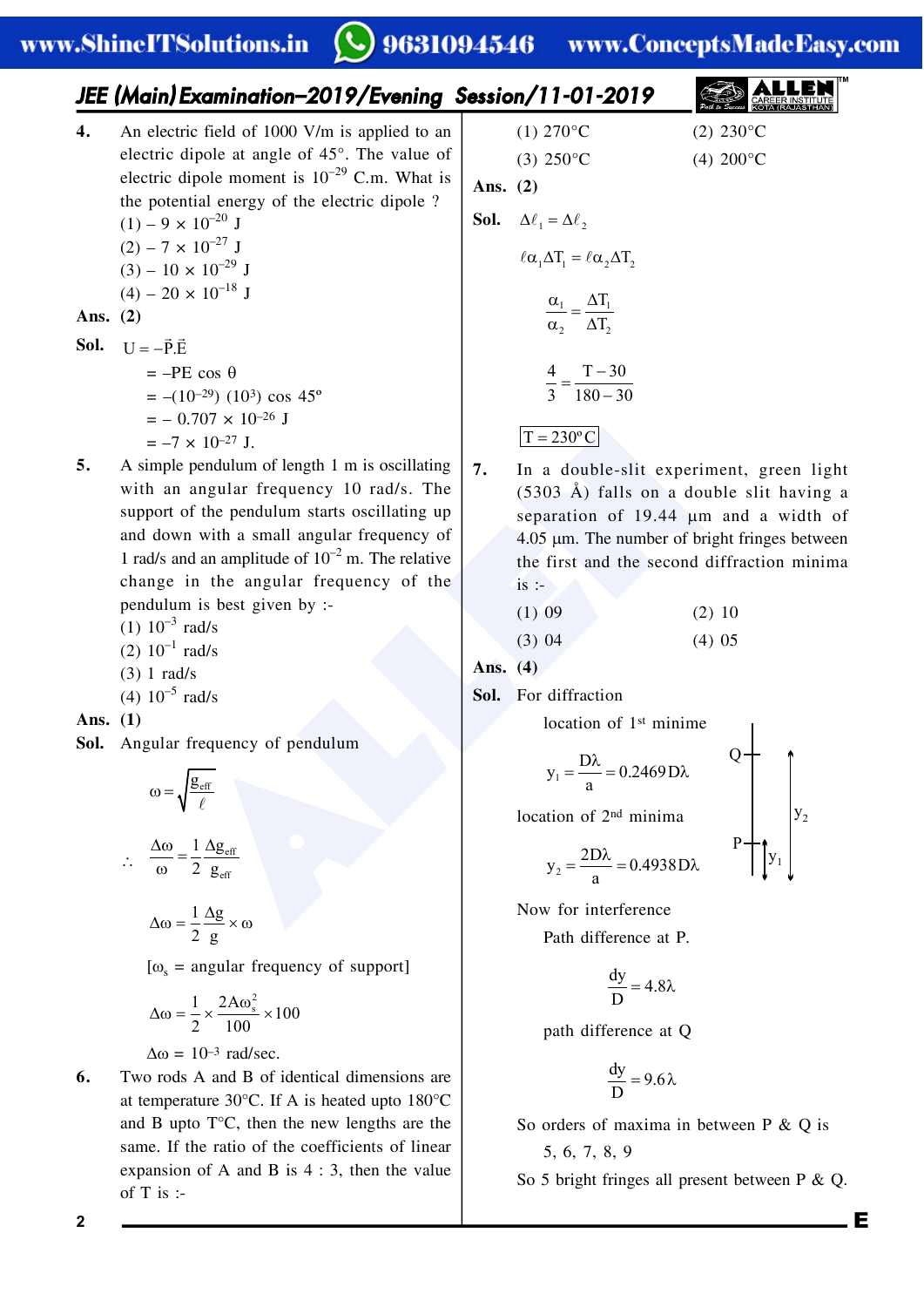# *JEE (Main) Examination–2019/Evening Session/11-01-2019*

**8.** An amplitude modulated signal is plotted below :-



Which one of the following best describes the above signal ?

- (1)  $(9 + \sin (2.5\pi \times 10^5 \text{ t})) \sin (2\pi \times 10^4 \text{ t})\text{V}$
- (2)  $(9 + \sin (4\pi \times 10^4 \text{ t})) \sin (5\pi \times 10^5 \text{t})\text{V}$
- (3)  $(1 + 9\sin (2\pi \times 10^4 \text{ t})) \sin (2.5\pi \times 10^5 \text{t})\text{V}$
- (4)  $(9 + \sin (2\pi \times 10^4 \text{ t})) \sin (2.5\pi \times 10^5 \text{t})\text{V}$

### **Ans. (4)**

- **Sol.** Analysis of graph says
	- (1) Amplitude varies as  $8 10$  V or  $9 \pm 1$
	- (2) Two time period as

100  $\mu$ s (signal wave) & 8  $\mu$ s (carrier wave)

Hence signal is 
$$
\left[9 \pm 1\sin\left(\frac{2\pi t}{T_1}\right)\right] \sin\left(\frac{2\pi t}{T_2}\right)
$$

 $= 9 \pm 1\sin (2\pi \times 10^{4}t) \sin 2.5\pi \times 10^{5} t$ 

**9.** In the circuit , the potential difference between A and B is :-



**Ans. (4)**

 $=\frac{6}{3}=2V$ 

**Sol.** Potential difference across AB will be equal to battery equivalent across CD

$$
V_{AB}=V_{CD}=\dfrac{\dfrac{E_1}{r_1}+\dfrac{E_2}{r_2}+\dfrac{E_3}{r_3}}{\dfrac{1}{r_1}+\dfrac{1}{r_2}+\dfrac{1}{r_3}}=\dfrac{\dfrac{1}{1}+\dfrac{2}{1}+\dfrac{3}{1}}{\dfrac{1}{1}+\dfrac{1}{1}+\dfrac{1}{1}}}
$$

10. A 27 mW laser beam has a cross-sectional area  
of 10 mm<sup>2</sup>. The magnitude of the maximum  
electric field in this electromagnetic wave is  
given by [Given permittivity of space  

$$
\epsilon_0 = 9 \times 10^{-12}
$$
 SI units, Speed of light  
 $c = 3 \times 10^8$  m/s]:-

$$
(1) 1 kV/m \t(2) 2 kV/m
$$

$$
(3) 1.4 \text{ kV/m} \qquad (4) 0.7 \text{ kV/m}
$$

**Ans. (3)**

**Sol.** Intensity of EM wave is given by

$$
I = \frac{Power}{Area} = \frac{1}{2} \varepsilon_0 E_0^2 C
$$
  
=  $\frac{27 \times 10^{-3}}{10 \times 10^{-6}} = \frac{1}{2} \times 9 \times 10^{-12} \times E^2 \times 3 \times 10^8$   
 $E = \sqrt{2} \times 10^3 \text{ kv/m}$   
= 1.4 kv/m

**11.** A pendulum is executing simple harmonic motion and its maximum kinetic energy is  $K_1$ . If the length of the pendulum is doubled and it performs simple harmonic motion with the same amplitude as in the first case, its maximum kinetic energy is  $K_2$ . Then :-

(1) 
$$
K_2 = \frac{K_1}{4}
$$
 (2)  $K_2 = \frac{K_1}{2}$ 

(3) 
$$
K_2 = 2K_1
$$
 (4)  $K_2 = K_1$ 

**Ans. (3)**

**Sol.** Maximum kinetic energy at lowest point B is given by

$$
K = mgl (1 - \cos \theta)
$$
  
where  $\theta$  = angular amp.

$$
\mathsf{max}\left(\begin{array}{c}\mathsf{min}\left(\mathsf{min}\right)\\ \mathsf{max}\left(\mathsf{max}\right)\\ \mathsf{max}\left(\mathsf{max}\right)\\ \mathsf{max}\left(\mathsf{max}\right)\\ \mathsf{max}\left(\mathsf{max}\right)\\ \mathsf{max}\left(\mathsf{max}\right)\\ \mathsf{max}\left(\mathsf{max}\right)\\ \mathsf{max}\left(\mathsf{max}\right)\\ \mathsf{max}\left(\mathsf{max}\right)\\ \mathsf{max}\left(\mathsf{max}\right)\\ \mathsf{max}\left(\mathsf{max}\right)\\ \mathsf{max}\left(\mathsf{max}\right)\\ \mathsf{max}\left(\mathsf{max}\right)\\ \mathsf{max}\left(\mathsf{max}\right)\\ \mathsf{max}\left(\mathsf{max}\right)\\ \mathsf{max}\left(\mathsf{max}\right)\\ \mathsf{max}\left(\mathsf{max}\right)\\ \mathsf{max}\left(\mathsf{max}\right)\\ \mathsf{max}\left(\mathsf{max}\right)\\ \mathsf{max}\left(\mathsf{max}\right)\\ \mathsf{max}\left(\mathsf{max}\right)\\ \mathsf{max}\left(\mathsf{max}\right)\\ \mathsf{max}\left(\mathsf{max}\right)\\ \mathsf{max}\left(\mathsf{max}\right)\\ \mathsf{max}\left(\mathsf{max}\right)\\ \mathsf{max}\left(\mathsf{max}\right)\\ \mathsf{max}\left(\mathsf{max}\right)\\ \mathsf{max}\left(\mathsf{max}\right)\\ \mathsf{max}\left(\mathsf{max}\right)\\ \mathsf{max}\left(\mathsf{max}\right)\\ \mathsf{max}\left(\mathsf{max}\right)\\ \mathsf{max}\left(\mathsf{max}\right)\\ \mathsf{max}\left(\mathsf{max}\right)\\ \mathsf{max}\left(\mathsf{max}\right)\\ \mathsf{max}\left(\mathsf{max}\right)\\ \mathsf{max}\left(\mathsf{max}\right)\\ \mathsf{max}\left(\mathsf{max}\right)\\ \mathsf{max}\left(\mathsf{max}\right)\\ \mathsf{max}\left(\mathsf{max}\right)\\ \mathsf{max}\left(\mathsf{max}\right)\\ \mathsf{max}\left(\mathsf{max}\right)\\ \mathsf{max}\left(\mathsf{max}\right)\\ \mathsf{max}\left(\mathsf{max}\right)\\ \mathsf{max}\left(\mathsf{max}\right)\\ \mathsf{max}\left(\mathsf{max}\right)\\ \mathsf{max}\left(\mathsf{max}\right)\\ \mathsf{max}\left(\mathsf{
$$

 $K_1 = mg \ell (1 - \cos \theta)$  $K_2 = mg(2 \ell) (1 - \cos \theta)$  $K_2 = 2K_1$ .

**12.** In a hydrogen like atom, when an electron jumps from the M - shell to the L - shell, the wavelength of emitted radiation is  $\lambda$ . If an electron jumps from N-shell to the L-shell, the wavelength of emitted radiation will be :-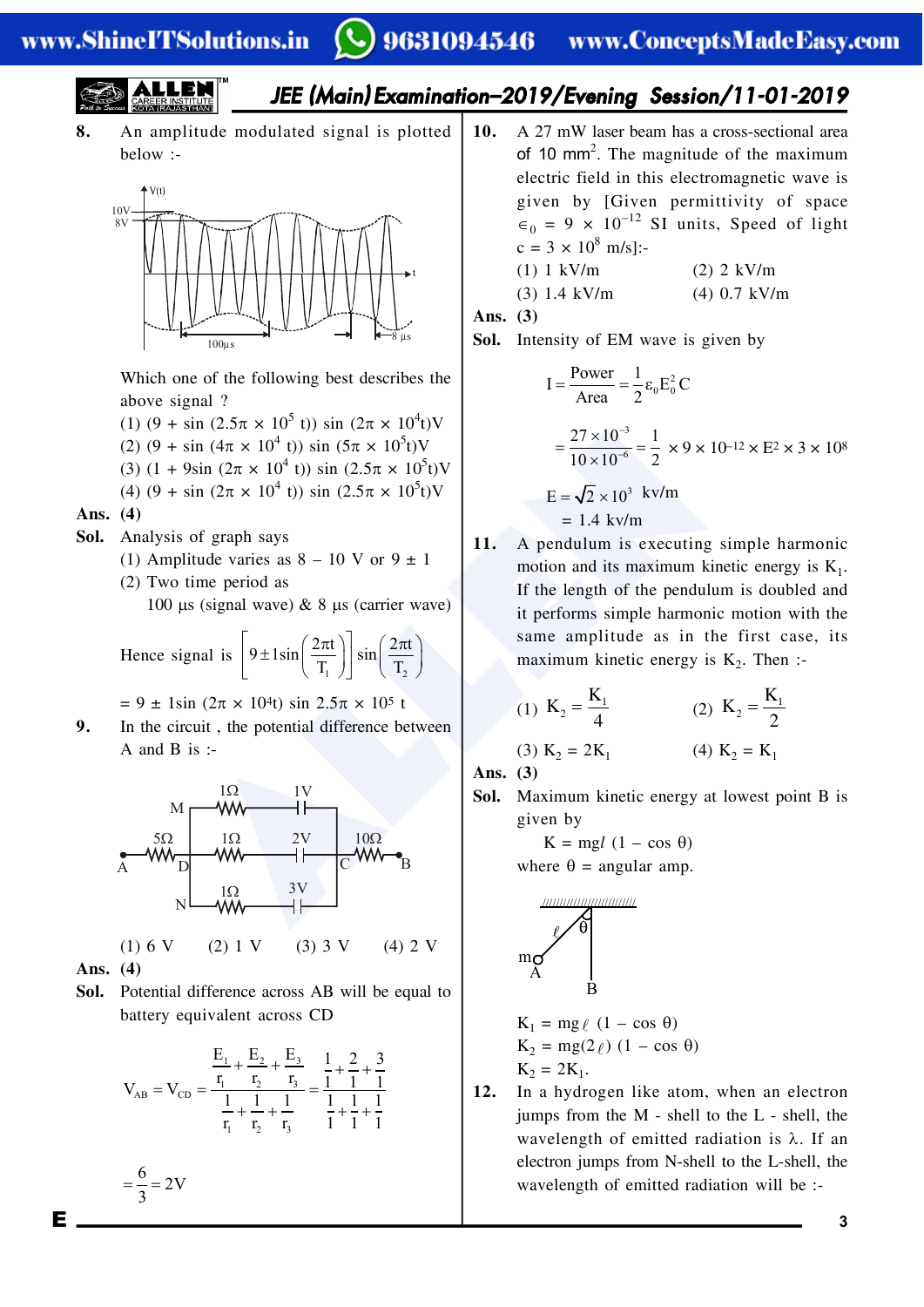*JEE (Main) Examination–2019/Evening Session/11-01-2019*

(1) 
$$
\frac{27}{20}\lambda
$$
 (2)  $\frac{16}{25}\lambda$  (3)  $\frac{20}{27}\lambda$  (4)  $\frac{25}{16}\lambda$ 

**Ans. (3)**

**Sol.** For  $M \rightarrow L$  steel

$$
\frac{1}{\lambda} = K\left(\frac{1}{2^2} - \frac{1}{3^2}\right) = \frac{K \times 5}{36}
$$

for  $N \rightarrow L$ 

27

$$
\frac{1}{\lambda} = K \left( \frac{1}{2^2} - \frac{1}{4^2} \right) = \frac{K \times 3}{16}
$$

$$
\lambda = \frac{20}{25} \lambda
$$

**13.** If speed (V), acceleration (A) and force (F) are considered as fundamental units, the dimension of Young's modulus will be :-

(1) 
$$
V^{-2} A^2 F^2
$$
  
\n(2)  $V^{-4} A^2 F$   
\n(3)  $V^{-4} A^{-2} F$   
\n(4)  $V^{-2} A^2 F^{-2}$ 

**Ans. (2)**

**Sol.**  $\frac{F}{A} = y \cdot \frac{\Delta \ell}{\ell}$ 

$$
[\mathbf{Y}] = \frac{\mathbf{F}}{\mathbf{A}}
$$

Now from dimension

$$
F = \frac{ML}{T^2}
$$
  
\n
$$
L = \frac{F}{M}.T^2
$$
  
\n
$$
L^2 = \frac{F^2}{M^2} \left(\frac{V}{A}\right)^4 \quad \therefore \quad T = \frac{V}{A}
$$
  
\n
$$
L^2 = \frac{F^2}{M^2A^2} \frac{v^4}{A^2} \qquad F = MA
$$
  
\n
$$
L^2 = \frac{V^4}{A^2}
$$
  
\n
$$
[Y] = \frac{[F]}{[A]} = F^1 V^{-4} A^2
$$

(V), acceleration (A) and force (F) are<br>
and as fundamental units, the dimension<br>
g's modulus will be :-<br>  $\vec{r}_r = \vec{r}_r = 18\hat{i} + 16\hat{j}$ <br>  $(\vec{r}_r) = 20\hat{i} + 20\hat{j}$ <br>  $(\vec{r}_r) = 20\hat{i} + 20\hat{j}$ <br>  $(\vec{r}_r) = 20\hat{i} + 20\hat{j}$ <br> **14.** A particle moves from the point  $(2.0\hat{i} + 4.0\hat{j})$  m, at t = 0, with an initial velocity  $(5.0\hat{i} + 4.0\hat{j})$  ms<sup>-1</sup>. It is acted upon by a constant force which produces a constant acceleration  $(4.0\hat{i} + 4.0\hat{j})$  ms<sup>-2</sup>. What is the distance of the particle from the origin at time 2 s ? (1)  $20\sqrt{2}$  m (2)  $10\sqrt{2}$  m (3) 5 m (4) 15 m **Ans. (1) Sol.**  $\vec{S} = (5\hat{i} + 4\hat{j})2 + \frac{1}{2}(4\hat{i} + 4\hat{j})4$  $\overline{a}$  $= 10\hat{i} + 8\hat{j} + 8\hat{i} + 8\hat{j}$  $\vec{r}_f - \vec{r}_f = 18\hat{i} + 16\hat{j}$  $\vec{r}_{f} = 20\hat{i} + 20\hat{j}$  $|\vec{r}_{f}| = 20\sqrt{2}$ 

**15.** A monochromatic light is incident at a certain angle on an equilateral triangular prism and suffers minimum deviation. If the refractive index of the material of the prism is  $\sqrt{3}$ , then

> the angle of incidence is :- (1)  $30^{\circ}$  (2)  $45^{\circ}$ (3)  $90^{\circ}$  (4)  $60^{\circ}$

**Ans. (4)**

Sol.  $i = e$ 

$$
r_1 = r_2 = \frac{A}{2} = 30^{\circ}
$$

by Snell's law

$$
1 \times \sin i = \sqrt{3} \times \frac{1}{2} = \frac{\sqrt{3}}{2}
$$

 $i = 60$ 

**16.** A galvanometer having a resistance of 20  $\Omega$ and 30 divisions on both sides has figure of merit 0.005 ampere/division. The resistance that should be connected in series such that it can be used as a voltmeter upto 15 volt, is :- (1) 80  $\Omega$  (2) 120  $\Omega$ (3) 125  $\Omega$  (4) 100  $\Omega$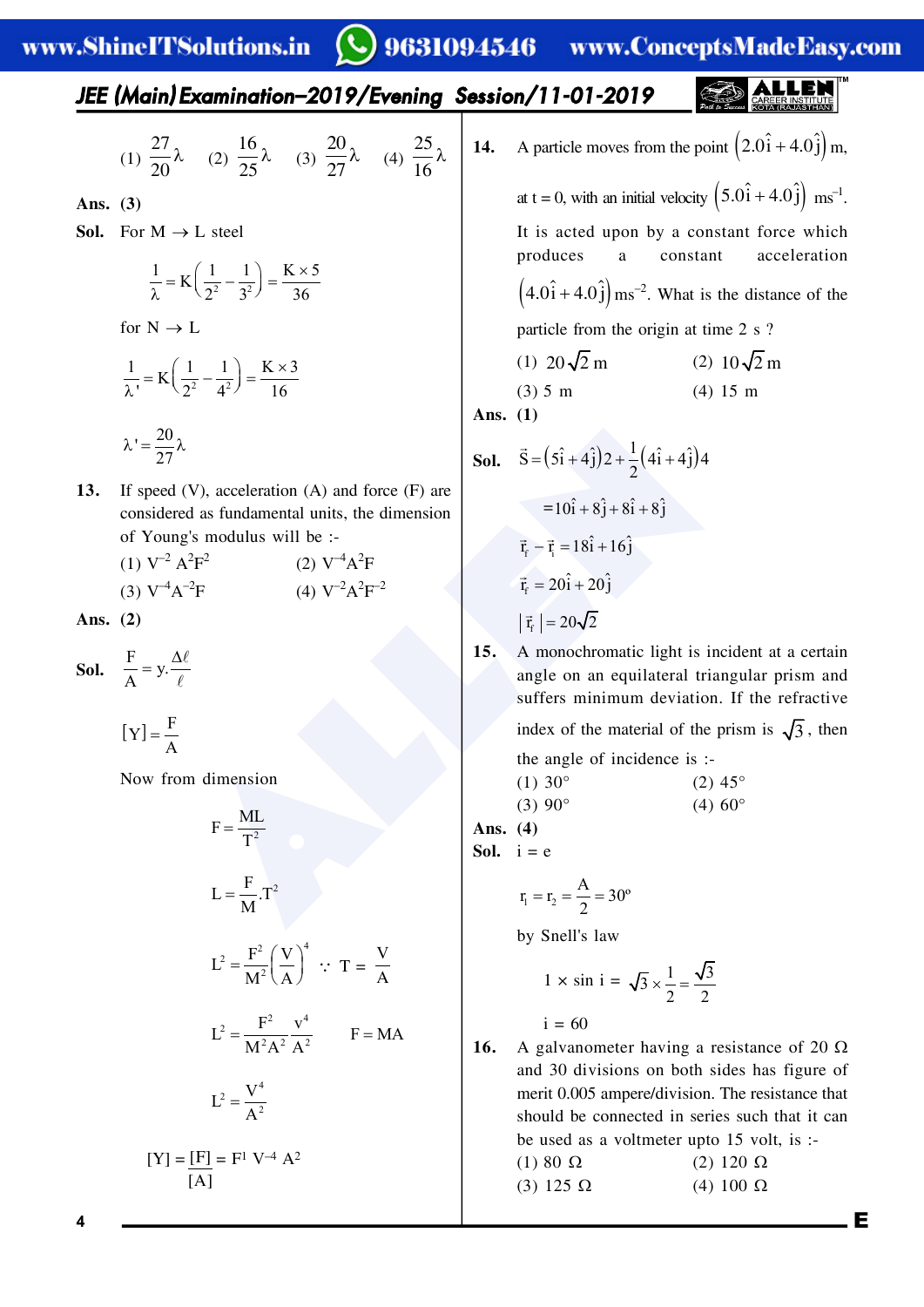**ALLEN** 

# 9631094546 www.ConceptsMadeEasy.com

| ALLEN                                                                                                             | JEE (Main) Examination-2019/Evening Session/11-01-2019                                                                                                                              |
|-------------------------------------------------------------------------------------------------------------------|-------------------------------------------------------------------------------------------------------------------------------------------------------------------------------------|
| Ans. (1)                                                                                                          | Now, $100 \times S_A \times [100 - T] = 50 \times S_B (T - 50)$                                                                                                                     |
| Sol. $R_g = 20\Omega$<br>$N_L = N_R = N = 30$                                                                     | $2 \times \left(\frac{3}{4}\right) (100 - T) = (T - 50)$                                                                                                                            |
| FOM = $\frac{I}{\phi} = 0.005$ A/Div.<br><br>Ig <sub>max</sub> = 0.005 × 30<br><br>= 15 × 10 <sup>-2</sup> = 0.15 |                                                                                                                                                                                     |
| 15 = 0.15 [20 + R]<br>$100 = 20 + R$                                                                              | 19. The mass and the diameter of a planet are three times the respective values for the Earth. The period of oscillation of a simple pendulum on the planet would be :-<br>$R = 80$ |

**17.** The circuit shown below contains two ideal diodes, each with a forward resistance of  $50\Omega$ . If the battery voltage is  $6 \text{ V}$ , the current through the 100  $\Omega$  resistance (in Amperes) is :-



| $(1)$ 0.027 | $(2)$ 0.020 |
|-------------|-------------|
| $(3)$ 0.030 | $(4)$ 0.036 |
| $\sim$      |             |

**Ans. (2)**

**Sol.** I = 6  $\frac{1}{300}$  = 0.002 (D<sub>2</sub> is in reverse bias)

18. When 100 g of a liquid A at 100°C is added to 50 g of a liquid B at temperature  $75^{\circ}$ C, the temperature of the mixture becomes 90°C. The temperature of the mixture, if 100 g of liquid A at  $100^{\circ}$ C is added to 50 g of liquid B at 50 $^{\circ}$ C, will be :-

(1) 
$$
80^{\circ}
$$
C  
(2)  $60^{\circ}$ C  
(3)  $70^{\circ}$ C  
(4)  $85^{\circ}$ C

 $S_A = \frac{3}{4} S_B$ 

**Ans. (1)**

**Sol.**  $100 \times S_A \times [100 - 90] = 50 \times S_B \times (90 - 75)$  $2S_A = 1.5 S_B$ 

Now, 
$$
100 \times S_A \times [100 - T] = 50 \times S_B (T - 50)
$$

$$
2 \times \left(\frac{3}{4}\right) (100 - T) = (T - 50)
$$
  
300 - 3T = 2T - 100  
400 = 5T  
T = 80

**19.** The mass and the diameter of a planet are three times the respective values for the Earth. The period of oscillation of a simple pendulum on the Earth is 2s. The period of oscillation of the same pendulum on the planet would be :-

(1) 
$$
\frac{2}{\sqrt{3}}s
$$
  
\n(2)  $2\sqrt{3}s$   
\n(3)  $\frac{\sqrt{3}}{2}s$   
\n(4)  $\frac{3}{2}s$ 

**Ans. (2)**

 **Sol.** <sup>2</sup> GM <sup>g</sup> <sup>R</sup> 2 2 p e e e e p <sup>g</sup> M R 1 1 <sup>3</sup> g M R 3 3 Also <sup>1</sup> <sup>T</sup> g 

$$
\Rightarrow \frac{T_p}{T_e} = \sqrt{\frac{g_e}{g_p}} = \sqrt{3}
$$

 $\Rightarrow$  T<sub>n</sub> =  $2\sqrt{3s}$ 

**20.** The region between  $y = 0$  and  $y = d$  contains a magnetic field  $B =$  $\rightarrow$  $\vec{B} = B\hat{z}$ . A particle of mass m and charge q enters the region with a velocity

> $\vec{v} = v_1 \hat{i}$ . If  $d =$ m  $\overline{2qB}$ , the acceleration of the

charged particle at the point of its emergence at the other side is :-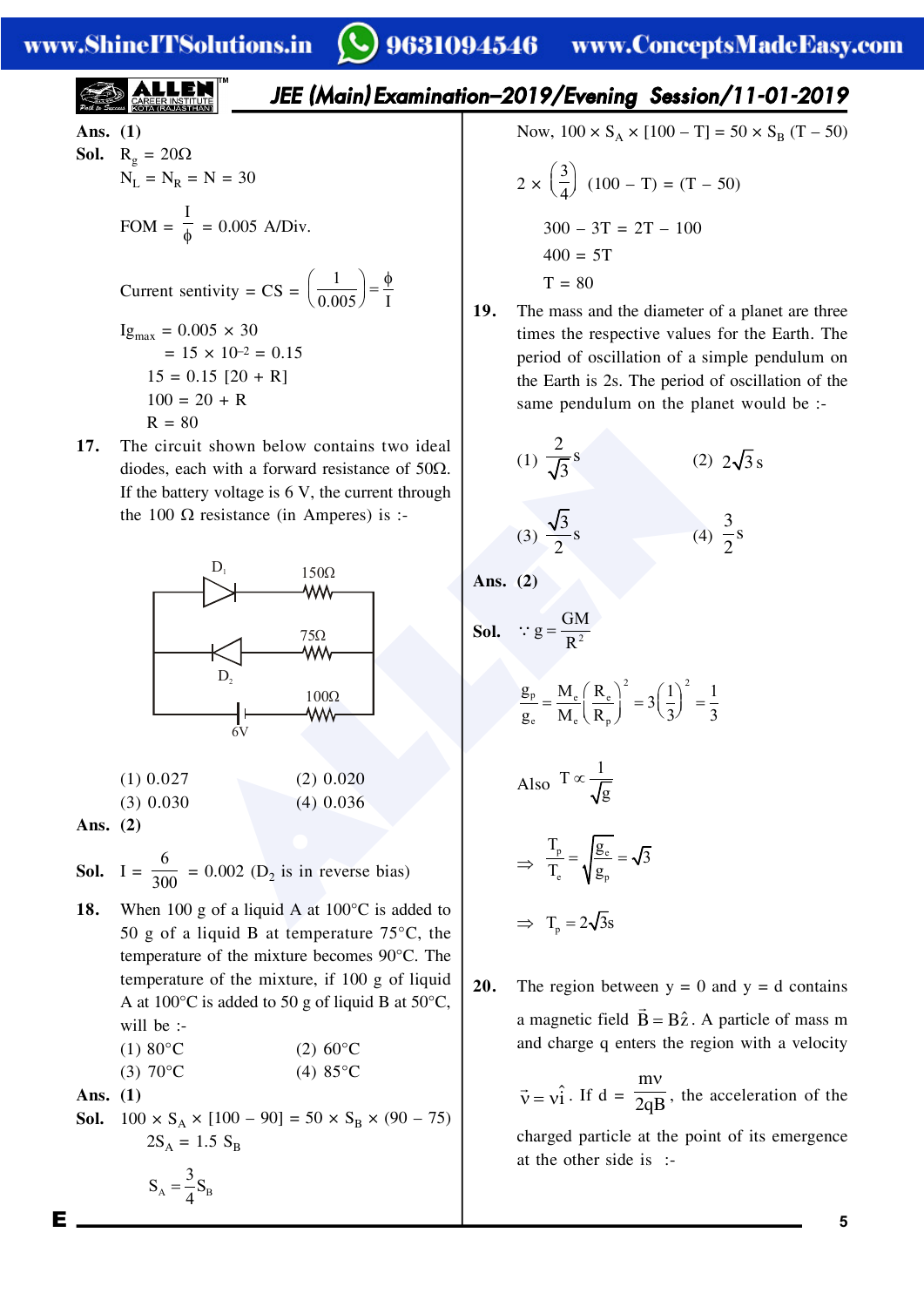#### 9631094546 www.ConceptsMadeEasy.com

## *JEE (Main) Examination–2019/Evening Session/11-01-2019*



(1)  $vB(\hat{i}+\hat{j})$  $\left(\overline{\sqrt{2}}\right)$  $qvB(\hat{i}+\hat{j})$ m  $\sqrt{2}$ 

$$
(2) \frac{qvB}{m} \left(\frac{1}{2}\hat{i} - \frac{\sqrt{3}}{\sqrt{2}}\hat{j}\right)
$$

$$
(3) \frac{qvB}{m} \left(\frac{-\hat{j}+\hat{i}}{\sqrt{2}}\right)
$$

$$
(4) \frac{qvB}{m} \left(\frac{\sqrt{3}}{2}\hat{i} + \frac{1}{2}\hat{j}\right)
$$

### **Ans. (BONUS)**

**21.** A thermometer graduated according to a linear scale reads a value  $x_0$  when in contact with boiling water, and  $x_0/3$  when in contact with ice.

> What is the temperature of an object in 0 °C, if this thermometer in the contact with the object reads  $x_0/2$  ?

- $(1)$  35  $(2)$  25
- $(3) 60$   $(4) 40$

**Ans. (2)**



$$
\Rightarrow T^{\circ}C = \frac{x_0}{6} \& \left(x_0 - \frac{x_0}{3}\right) = (100 - 0^{\circ}C)
$$

$$
\mathbf{x}_0 = \frac{300}{2}
$$

$$
\Rightarrow T^{\circ}C = \frac{150}{6} = 25^{\circ}C
$$

**22.** A string is wound around a hollow cylinder of mass 5 kg and radius 0.5 m. If the string is now pulled with a horizontal force of 40 N, and the cylinder is rolling without slipping on a horizontal surface (see figure), then the angular acceleration of the cylinder will be (Neglect the mass and thickness of the string) :-

40N (1) 12 rad/s<sup>2</sup> (2) 16 rad/s<sup>2</sup> (3) 10 rad/s<sup>2</sup> (4) 20 rad/s<sup>2</sup>

**Ans. (2)**

Sol.

$$
\text{Sol.} \quad \overbrace{\bigcup}_{f} \xrightarrow{40} \quad \overbrace{\alpha} \xrightarrow{a}
$$

 $40 + f = m(R\alpha)$  .....(i)  $40 \times R - f \times R = mR^2\alpha$  $40 - f = mR\alpha$  ....... (ii) From (i) and (ii)

$$
\alpha = \frac{40}{mR} = 16
$$

**23.** In a process, temperature and volume of one mole of an ideal monoatomic gas are varied according to the relation  $VT = K$ , where K is a constant. In this process the temperature of the gas is incresed by  $\Delta T$ . The amount of heat absorbed by gas is (R is gas constant) :

(1) 
$$
\frac{1}{2}
$$
 RAT  
\n(2)  $\frac{3}{2}$  RAT  
\n(3)  $\frac{1}{2}$  KRAT  
\n(4)  $\frac{2K}{3}\Delta T$   
\n**Ans.** (1)  
\n**Sol.** VT = K  
\n $\Rightarrow V\left(\frac{PV}{nR}\right) = k \Rightarrow PV^2 = K$ 

$$
\therefore C = \frac{R}{1 - x} + C_v \text{ (For polytropic process)}
$$
  

$$
C = \frac{R}{1 - 2} + \frac{3R}{2} = \frac{R}{2}
$$
  

$$
\therefore \Delta Q = nC \Delta T
$$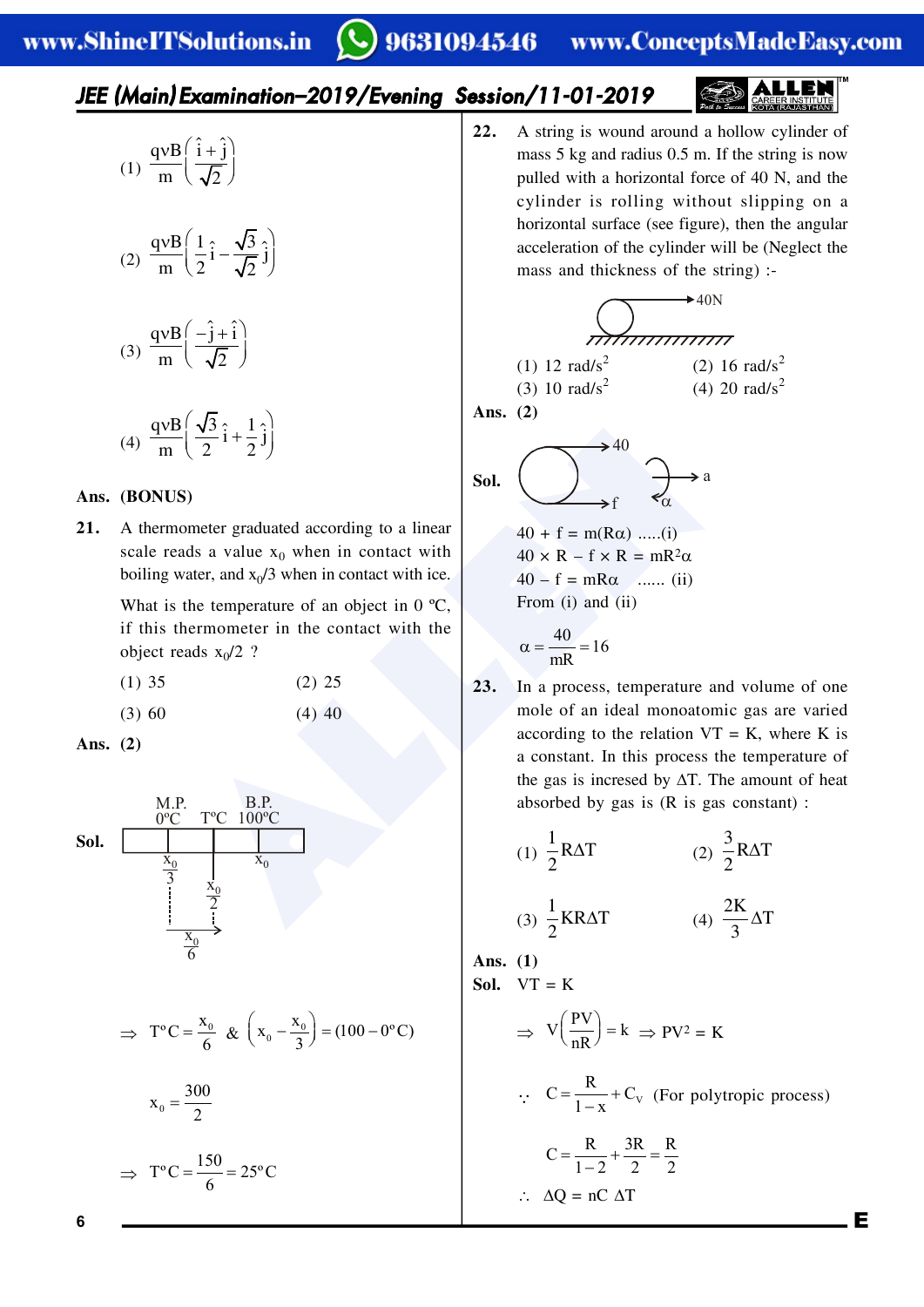*JEE (Main) Examination–2019/Evening Session/11-01-2019*

$$
= \frac{R}{2} \times \Delta T
$$

**24.** In a photoelectric experiment, the wavelength of the light incident on a metal is changed from 300 nm to 400 nm. The decrease in the stopping

potential is close to : 
$$
\left(\frac{hc}{e} = 1240 \text{ nm} - V\right)
$$
  
(1) 0.5 V (2) 1.0 V  
(3) 2.0 V (4) 1.5 V

**Ans. (2)**

**Sol.**  $\overline{\lambda_1} = \varphi + eV_1$  $\frac{hc}{\hat{}}$  =  $\phi$  + eV  $\overline{\lambda}_1 = \phi + eV_1$  ....... (i)

$$
\frac{hc}{\lambda_2} = \phi + eV_2 \qquad \qquad \dots \dots \text{ (ii)}
$$

$$
(i) - (ii)
$$

$$
hc\left(\frac{1}{\lambda_1} - \frac{1}{\lambda_2}\right) = e(V_1 - V_2)
$$

$$
\Rightarrow V_1 - V_2 = \frac{hc}{e} \left( \frac{\lambda_2 - \lambda_1}{\lambda_1 - \lambda_2} \right)
$$

$$
= (1240nm - V) \frac{100nm}{300nm \times 400nm}
$$

eV<sub>1</sub> (i) the origin is 5m, the angle b<br>
the position vector is (in rx<br>  $\mathbf{e}V_2$  (1)  $\frac{\pi}{8}$  (2)  $\frac{\pi}{6}$  (3)<br>  $\frac{1}{\pi} - \frac{1}{\lambda_2}$  = e(V<sub>1</sub> - V<sub>2</sub>)<br>  $\mathbf{e} = \frac{\mathbf{h} \mathbf{c}}{\mathbf{c}} \left( \frac{\lambda_2 - \lambda_1}{\lambda_1 - \lambda_2} \right)$ <br>  $\mathbf{$  $= 1V$ **25.** A metal ball of mass 0.1 kg is heated upto 500°C and dropped into a vessel of heat capacity 800 JK $^{-1}$  and containing 0.5 kg water. The initial temperature of water and vessel is 30°C. What is the approximate percentage increment in the temperature of the water ? [Specific Heat Capacities of water and metal are, respectively,  $4200 \text{ Jkg}^{-1}\text{K}^{-1}$  and 400 JKg<sup>-1</sup>K<sup>-1</sup>]  $(1)$  30%  $(2)$  20%

| $(1)$ JV $\sim$ | $(2)$ 20 $\omega$ |
|-----------------|-------------------|
| $(3)$ 25%       | $(4) 15\%$        |

Ans. 
$$
(2)
$$



**Sol.**  $0.1 \times 400 \times (500 - T) = 0.5 \times 4200 \times (T - 30)$  $+800$  (T  $-30$ )  $\Rightarrow$  40(500 – T) = (T – 30) (2100 + 800)  $\Rightarrow$  20000 – 40T = 2900 T – 30  $\times$  2900  $\Rightarrow$  20000 + 30 × 2900 = T(2940)  $T = 30.4$ °C

$$
\frac{\Delta T}{T} \times 100 = \frac{6.4}{30} \times 100
$$

$$
\simeq 20\%
$$

**26.** The magnitude of torque on a particle of mass 1kg is 2.5 Nm about the origin. If the force acting on it is 1 N, and the distance of the particle from the origin is 5m, the angle between the force and the position vector is (in radians) :-

(1) 
$$
\frac{\pi}{8}
$$
 (2)  $\frac{\pi}{6}$  (3)  $\frac{\pi}{4}$  (4)  $\frac{\pi}{3}$ 

**Ans. (2)**

**Sol.** 2.5 = 1 × 5 sin 
$$
\theta
$$
  
\nsin  $\theta$  = 0.5 =  $\frac{1}{2}$   
\n $\theta$  =  $\frac{\pi}{6}$ 

**27.** In the experimental set up of metre bridge shown in the figure, the null point is obtained at a distance of 40 cm from A. If a  $10\Omega$  resistor is connected in series with  $R_1$ , the null point shifts by 10 cm. The resistance that should be connected in parallel with  $(R_1 + 10)\Omega$  such that the null point shifts back to its initial position is



**Click Here for JEE Mains & Advanced Free Online Test Practice** https://examination-system.shineitsolutions.in/ [jee-mains-and-advanced-examination-system/](https://examination-system.shineitsolutions.in/jee-mains-and-advanced-examination-system/student-login.php) student-login.php